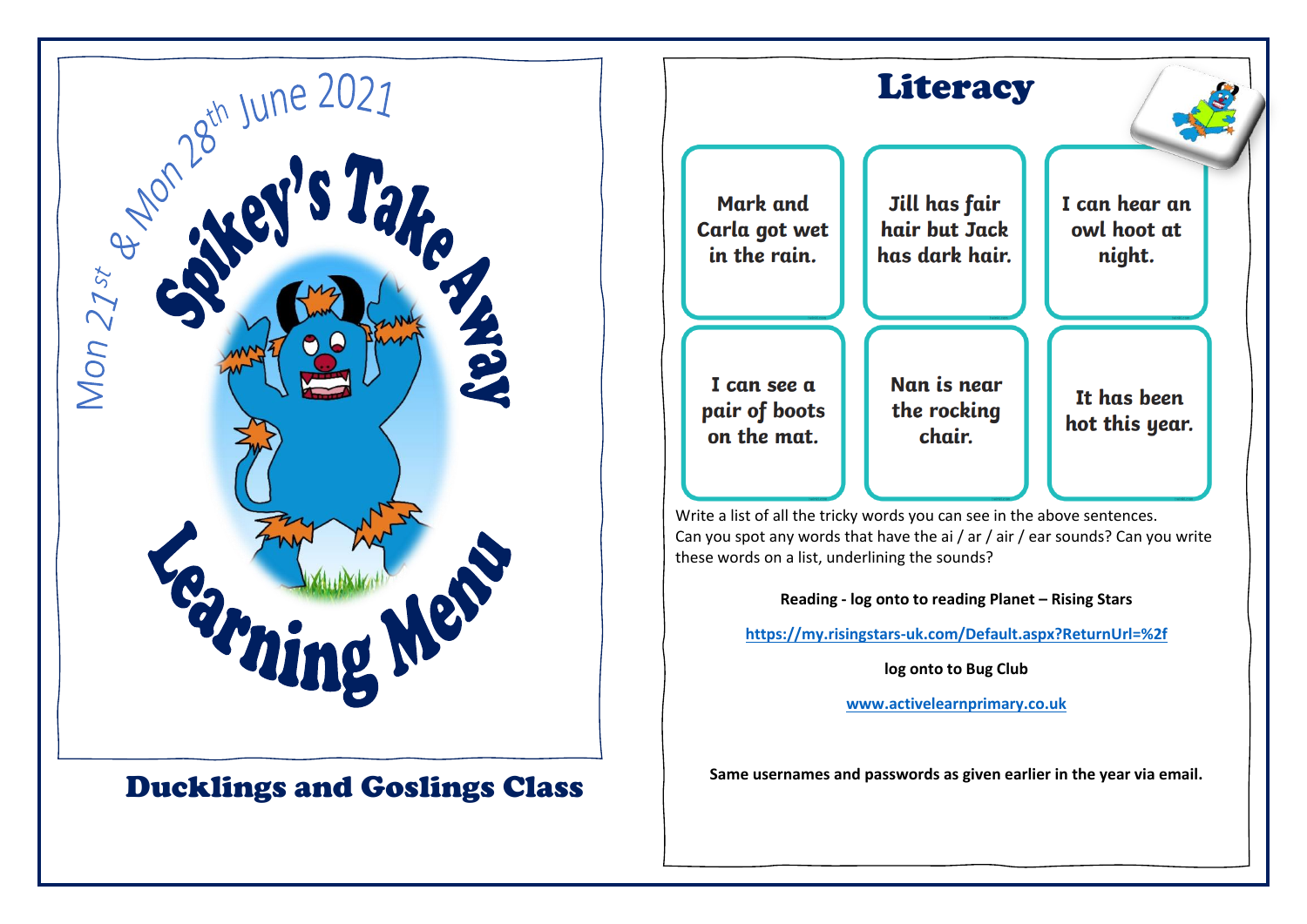



**Practice writing and reciting numbers 1-20.**

**Match up the seaside objects you find at the beach to the correct 3D shape.**



(from Twinkl)

## Phonics

| <b>Phase 2</b> | <b>Phase 3</b> | Phase 4   |
|----------------|----------------|-----------|
| I              | he             | said      |
| no             | she            | have      |
| the            | we             | like      |
| to             | me             | SO        |
| go             | be             | do        |
| into           | you            | some      |
|                | are            | come      |
|                | her            | little    |
|                | was            | one       |
|                | all            | were      |
|                | they           | there     |
|                | my             | ٠<br>what |
|                |                | when      |
|                |                | out       |

**Use these phonics sound to write some words. Can you put your words into a sentence?**